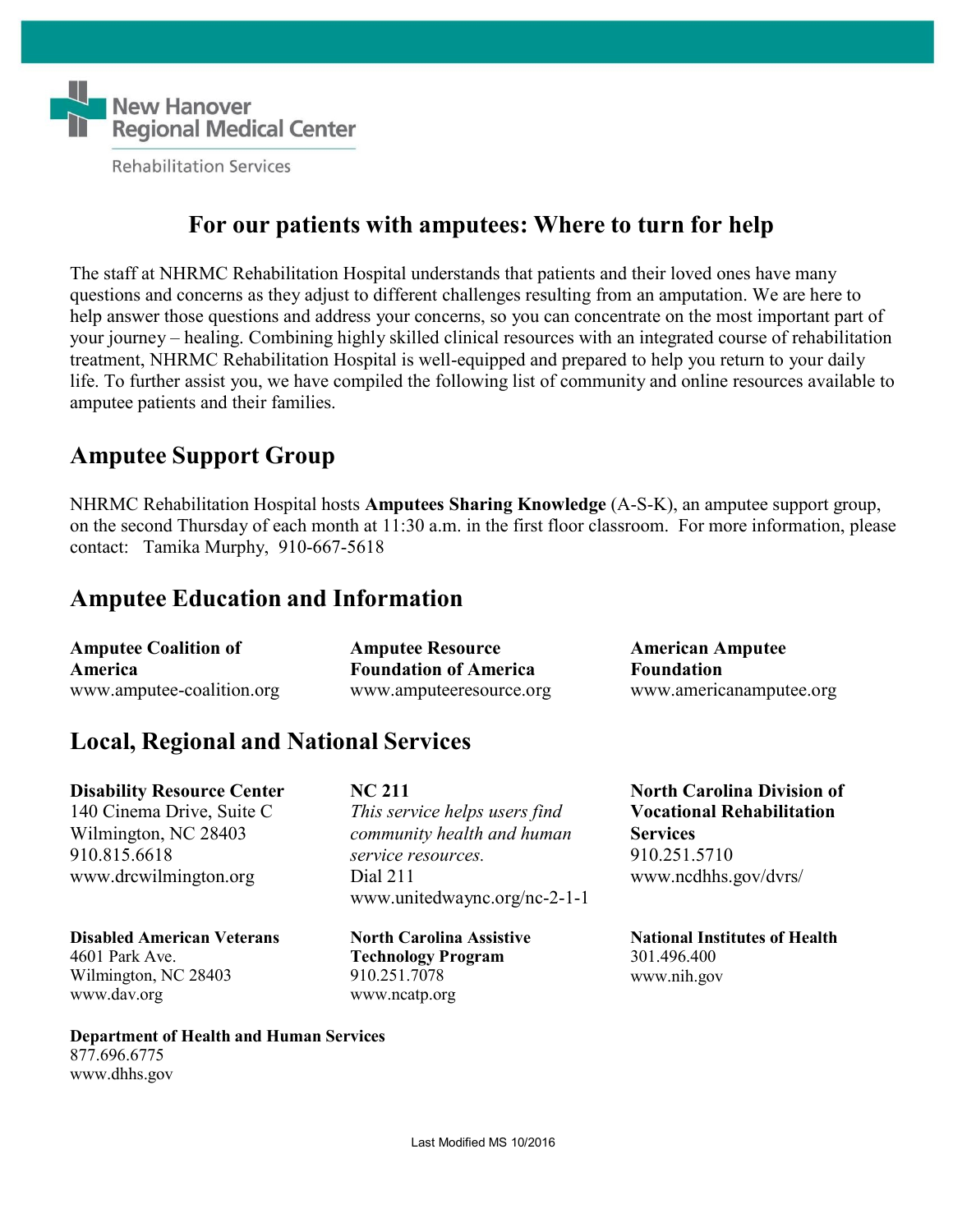# NHRMC REHABILITATION HOSPITAL

### **Transportation**

910.343.0106 [www.wavetransit.com](http://www.wavetransit.com/)

**Brunswick Transit** 910.253.7800 **Bladen Area Rural** [www.brunswicktransit.org](http://www.brunswicktransit.org/)

**Pender Transit System** 910.259.9199 [www.penderpas.com/](http://www.penderpas.com/%20transportation.php) [transportation.php](http://www.penderpas.com/%20transportation.php)

**WAVE Transit – Wilmington Onslow Transit System Columbus Country** 910.436.2998 [www.onslowunitedtransit.org/](http://www.onslowunitedtransit.org/welcome.html) [welcome.html](http://www.onslowunitedtransit.org/welcome.html)

> **Transportation System** (BARTS) 910.862.6930

**Transportation** 910.642.7201

**Pender Transport** 910.675.9127 [www.penderems.com/pts.htm](http://www.penderems.com/pts.htm)

**Ivory's Accessible Transport Service Inc.** 910.264.932[9](http://www.ivorystransport.com/) [www.ivorystransport.com](http://www.ivorystransport.com/)

### **Maintaining Health and Wellness**

**Ability Garden/New Hanover County Arboretum** 910.798.7677

### **Wilmington YMCA**

*Dahlia Nir Director of Health and Wellness* 910.215.962[2](http://www.wilmingtonfamilyymca.org/) [www.wilmingtonfamilyymca.org](http://www.wilmingtonfamilyymca.org/)

#### **Miracle League/Access Wilmington**

Jennifer Bell 910.508.6788 Chelsea Hall 910-685-1550 [www.miracleleaguewilmington.org](http://www.miracleleaguewilmington.org/)

#### **Greater Wilmington Tennis Association**

*Todd Coxx* 703.887.392[1](http://www.wilmingtontennis.com/) [www.wilmingtontennis.com](http://www.wilmingtontennis.com/)

### **Oleander Rehabilitation Community User Program (CUP)**

*John Barkman* 910.667.8659

The Community User Program is wellness program for people to maintain health and fitness. We offer a heated (88˚F -92˚F) salt water pool. Easy to use resistance, cardio equipment, personal training and instructor led pool and chair classes.



**Rehabilitation Hospital** 

**Wilmington Disabled Athletic Association** *Timothy Corbett* 910.264.9329

**National Alliance for Accessible Golf (Wilmington GAIN)** [www.accessgolf.org/gain/wilmington.cfm](http://www.accessgolf.org/gain/wilmington.cfm)

**Disabled Sports USA** [www.dsusa.org](http://www.dsusa.org/)

**American Association of Adapted Sports Programs, Inc.** [www.aaasp.org](http://www.aaasp.org/)